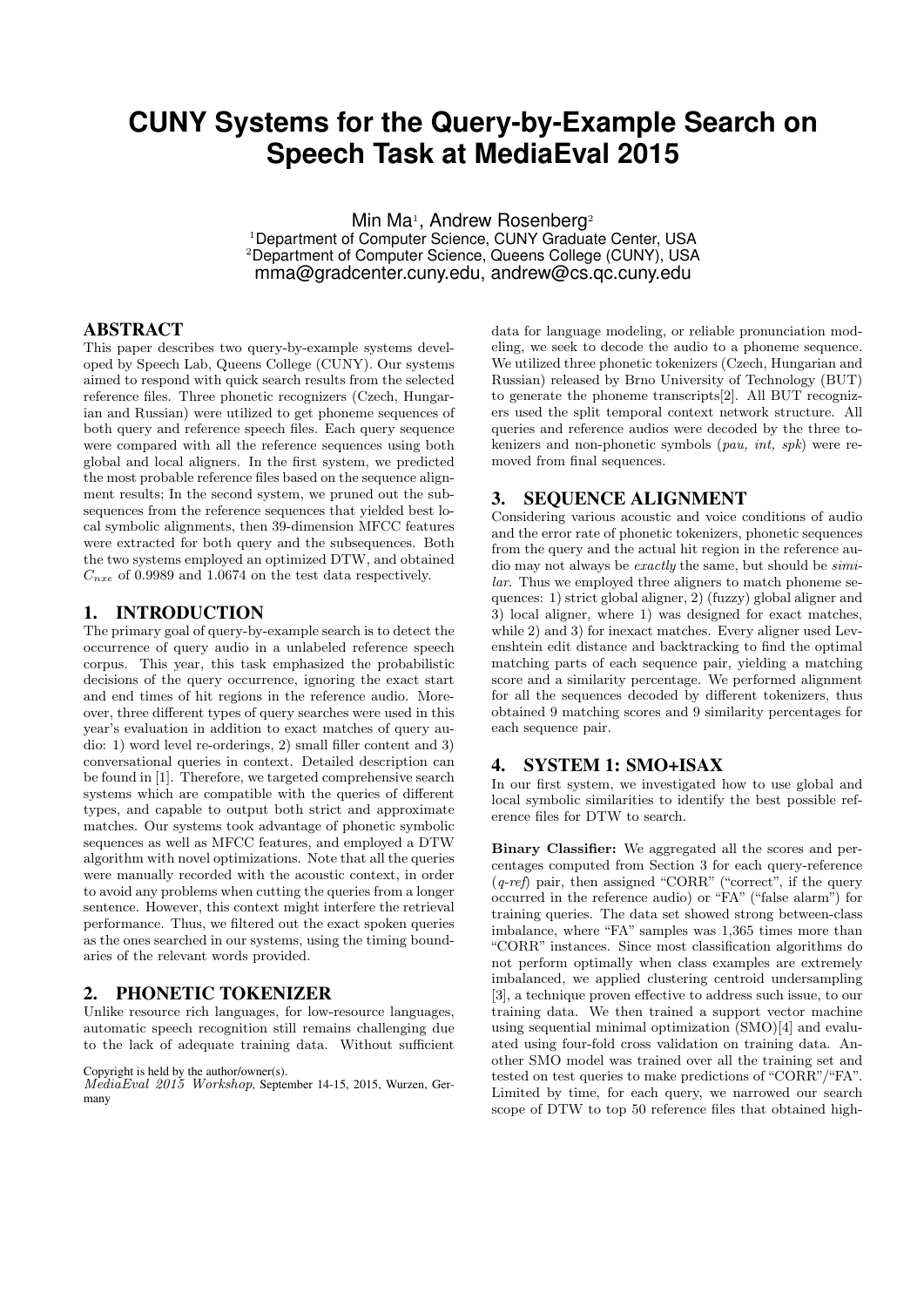Table 1: An algorithm converting phoneme sequence  $\mathcal T$  to time series  $\mathcal S(\mathcal A)$  stands for phoneme alphabet)

| Always set $s_1 = 0$ ;                                                                    |
|-------------------------------------------------------------------------------------------|
| For $\mathcal{T} = t_1, t_2, , t_N$ , where $t_i \in \mathcal{A} = \{l_1, l_2, , l_M\}$ : |
| $s_{i+1} = s_i + (\frac{M}{2} - j + 1)$ if $t_i = l_j$ and $j \leq \frac{M}{2}$ ;         |
| $s_{i+1} = s_i - (j - \frac{M}{2})$ if $t_i = l_j$ and $j > \frac{M}{2}$ .                |

est prediction confidences.

Sequence Mapping: DTW is an excellent search algorithm, especially on small data sets [5]. Therefore, after using the edit distance to get the rough decisions  $(i.e.$  shrink the scope of candidates), we applied DTW to make more accurate decisions as to whether a spoken query occurs in the candidate audio segment. We utilized indexable iSAX[6], a method that uses the symbolic words to internally organize and index the data, and supports DTW by building bounding envelopes around the query time series. Following [6], we mapped the phoneme sequence using the approach shown in Table 1. The phoneme vocabulary was constructed by all the phonemes from query and reference sequences. To simplify the mapping algorithm, shown in Table 1, a "null" symbol was inserted at the end of the alphabet to ensure the total number is even. In this way, we converted phoneme sequences to integer time series, in order to apply the DTW described in Section 6.

### 5. SYSTEM 2: SUBSEQ+MFCC

In our second system, phoneme sequence alignments were used to determine the subsequences of reference files that best matched the query sequence. We then applied DTW over the subsequence and query pair (q-subref) by comparing their MFCC features, a type of acoustic features that has been widely used for the task.

Subsequence Detection: We made an approximate estimation of start and end time points of the subsequence that was likely to be an occurrence of query, only for the reference files that achieved a high average similarity from local aligners. More specifically, we selected the top 100 qsubref pairs for each query and extracted the hypothesized matched regions from reference audio segments. For example, suppose we have a query sequence  $\overline{u}_i$  *i* k", then only the region that were transcribed as "u i k" would be searched. Therefore, using the symbol matching looking, we only need make DTW comparisons between the query sequence and a smaller local region of the reference segment.

MFCC Feature Extraction: We extracted 39-dimension MFCC features for both query and subsequence speech files using OpenSMILE [7]. The features were produced from 25 ms audio frames (sampled at a rate of 10 ms), by computing 13 MFCC (0-12) from 26 Mel-frequency bands and applying a cepstral liftering filter with a weight parameter of 22, with 13 delta and 13 acceleration coecients appended to the MFCC. Finally, we made mean normalization of all the features with respect to the full input sequence.

## 6. OPTIMIZED DTW

Four optimization techniques proposed in [5] can greatly accelerate the DTW algorithm: 1) early abandoning z-normal-

Table 2: System Performances on all the queries (System 1 is primary system)

| System             | $actC_{nxe}$ | $minC_{nre}$ | <b>ATWV</b> | <b>MTWV</b> |
|--------------------|--------------|--------------|-------------|-------------|
| $SMO+$ iSAX-dev    | 0.9988       | 0.9872       | 0.0011      | 0.0067      |
| $SMO+$ iSAX-eval   | 0.9989       | 0.9870       | 0.0006      | 0.0010      |
| $Subseq+MFCC-dev$  | 1.0658       | 0.9823       | $-3.9820$   | 0.0123      |
| $Subseq+MFCC-eval$ | 1.0674       | 0.9853       | $-4.0205$   | 0.0006      |

ization, 2) reordering early abandoning, 3) reversing the query/data role in  $LB_{Keogh}$  and 4) cascading lower bounds. UCRsuite [8] implements the optimized DTW algorithm. In the first system, optimized DTW was applied to the iSAXconverted time series; in the second system, it was employed to compare each dimension of MFCC features, then the 39 scores were aggregated to compute their average. Per-query normalization was performed, using the formula  $z = \frac{x-\mu}{\sigma}$ where  $\mu$  is the mean of raw matching scores for the query, and  $\sigma$  is their standard deviation.

## 7. EXPERIMENT RESULTS

Results obtained by our systems on both dev queries and eval queries are shown in Table 2. System 1 performed better than System 2, in both  $C_{nxe}$  and  $ATWV$  metrics. Smaller  $C_{nxe}$  indicates System 1 is a more informative system of the two, which might be caused by the fact that System 1 chose the candidate files based on both (strict) global and local similarities, while System 2 selected the subsequences that either matched the entire query $(e.g.$  "white horse") most, or matched part of the query $(e.g.$  "horse") most, which might fail to capture some inexact matches as Type 2 and Type 3 queries and misrecognized files that just partially matched the query. Therefore, System 2 performed worse, even though it introduced acoustic information from MFCC and generated a response faster. Besides, basing decisions on the phoneme sequences made the accuracy of phoneme recognizers impact the performance of both systems. To run the experiments, we used a computer with 60CPUs (2.8 GHz, 120 cores), 64GB RAM and 1TB hard drive. Most of the computation cost of our systems was caused by the alignment and DTW phases. Approximately, the Indexing Speed Factor was 0.607, Searching Speed Factor was 0.307 per sec and per language, and Peak Memory was 1.903 GB for the primary system.

## 8. CONCLUSIONS

We briefly summarize our two systems as part of the MediaEval QUESST 2015 Shared Tasks along with their evaluation results. Our first system involved (strict) global/local similarities of symbolic phoneme sequences, therefore was compatible to both the exact query search and approximate search tasks. Additionally, a classifier-based selection method of candidate reference files were explored. Our second system used local similarity as measurement to filter out the most similar subsequences to query sequence, thus reduced the computational burden of DTW comparison. In our systems, optimized DTW algorithms were employed to compare either iSAX-ed phoneme sequences or 39-dimension MFCC features to determine if a query appears within a reference sample. In the future, more acoustic features and selection approaches should be further investigated.